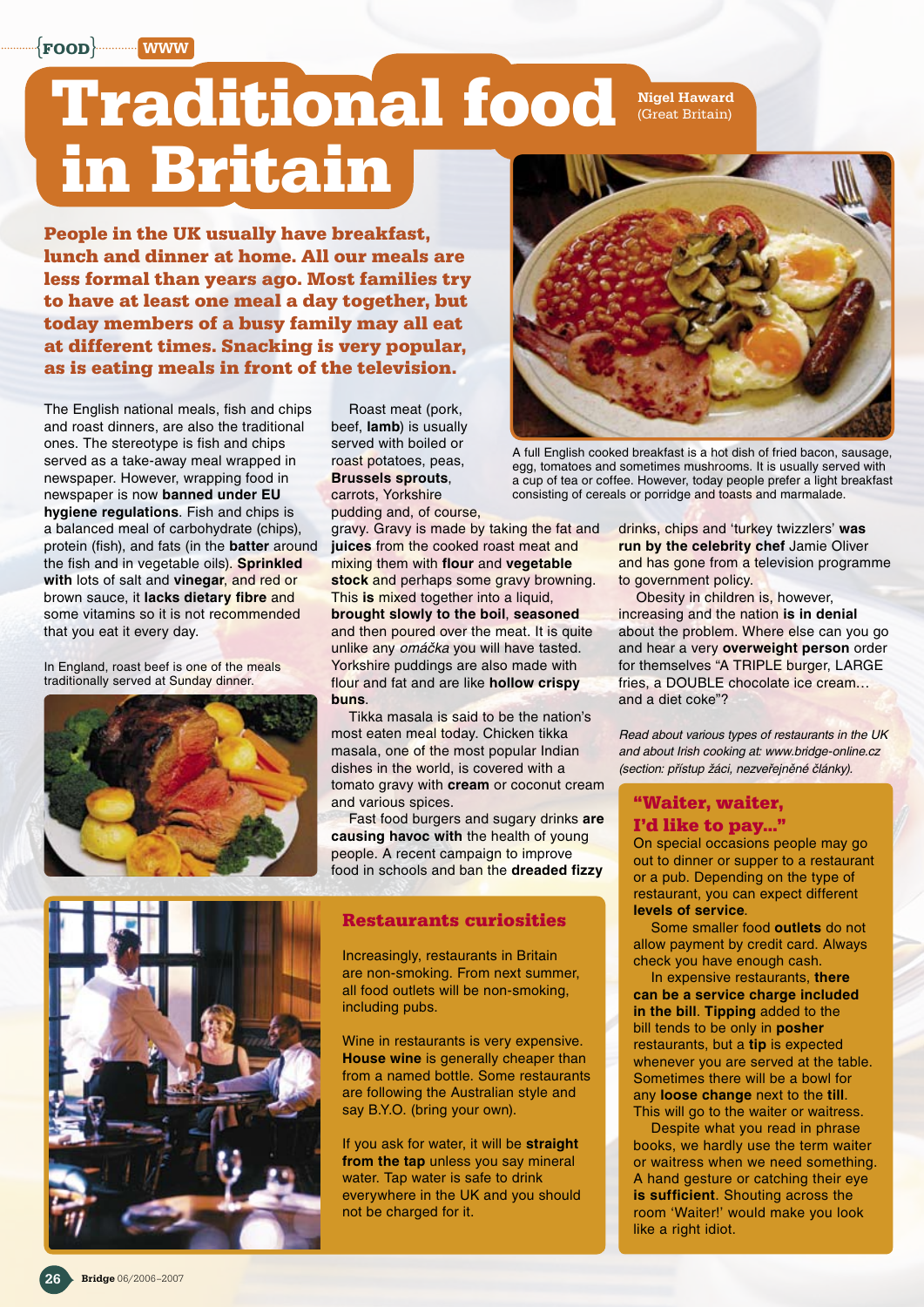{**food**}



A take-away is when you order the food and then take it away to eat either in the car, the park or at home. Chinese and Indian take-aways are very popular. Take-aways do not have to be cheap, and some are very expensive.

### $\rightarrow$  Vocabulary

to snack [snæk] - dát si něco malého, lehké jídlo banned under EU hygiene regulations ['haɪdʒi:n rɛgjʊ'leɪʃ(ə)nz] - zakázány podle hygienických předpisů EU batter ['bæta] - těstíčko to sprinkle with  $[$ 'spr $\text{nyk}(a)1]$  - posypat, pokapat vinegar ['vɪnɪqə] - ocet lacks dietary fibre ['faIba] - postrádá zdravou vlákninu lamb [læm] - skopové (maso) Brussels sprouts  $[^\prime$ br $\Lambda s($ ə)lz spra $u$ ts] - růžičková kapusta juice [dʒu:s] - šťáva  $f$ lour  $f$ 'fla $\overline{\omega}$ ] - mouka vegetable stock - zeleninový vývar is... brought slowly to the boil [boil] - pomalu se to přivede k varu to season ['si:z(a)n] - okořenit hollow crispy buns ['hplao 'krispi bAnz] - duté křupavé bochánky cream [kri:m] - smetana are causing havoc with  $[ 'h \text{avok} ]$ - znamenají pohromu pro dreaded fizzy dredid 'fizi] - obávané perlivé was run by the celebrity chef [sɪ'lɛbrɪti [ef] - byla vedena známým kuchařem is in denial about  $[dr'naI(0)]$  - zavírá oči před overweight person [auva wert] - člověk s nadváhou house wine - rozlévané víno straight from the tap [tæp] - přímo z kohoutku levels of service ["lEv(@)lz "s@:vIs] - úroveň služeb outlet [aotlɪt] - provozovna there can be a service charge included in the bill [tʃa:dʒ] - může být v ceně zahrnut poplatek za služby tipping, tip ['tɪpɪŋ] - spropitné posh [ppf] - nóbl, snobský loose change [lu:s] - drobné till [tIl] - pokladna is sufficient [sə'fɪʃ(ə)nt] - stačí poultry ['paoltri] - drůbež *W* Glossary

gravy browning - a liquid made of caramelised sugar which cooks add to gravy to darken the colour and make it look more appetising

coconut cream - a creamy white liquid obtained from compressing fresh coconut

turkey twizzlers - cheap and mass produced frozen shaped spirals of **poultry** meat with added fat, skin, and chemical flavourings that were given to children as a quick lunch usually with chips; they have become the most hated example of bad school food and have been removed from menus by the government



take-away (BrE) - to-go (AmE)<br>bill (BrE) - check (AmE)

# **American eating habits**

Patrick Phillips (USA)

**For many people American food means only one thing – McDonald's. But American food is more than fast food. It is the ethnic food that was brought to the US by immigrants, such as Italians, Mexicans, and Greeks. And since almost everyone in the US is from somewhere else, there is a lot of food to choose from!**

Breakfast and lunch are usually eaten **on the run**. People have yogurt or a **pastry** in the morning and then fast food at lunch. The evening is when Americans have more time to spend on eating, and that is when the biggest meal of the day is usually eaten. At home, the evening meal typically has some kind of meat, a vegetable, and bread. But Americans work long hours, so often they are too tired to cook, and bring home Chinese food or have a pizza delivered instead.

Americans love to eat out. Restaurants have friendly waiters and serve large portions at **affordable** prices. Italian food is very popular. Pizza is served with a choice of three different **crusts** - thin, medium, or thick, and for **toppings** you can get anything you want, including double cheese or even **tuna fish**.

Mexican food is also common. When you first sit down in the restaurant, the waiter brings you a bowl of tortilla [tor-tee-ya] chips and salsa, free of charge. A typical Mexican meal is burrito, a big tortilla **stuffed** with cheese and your choice of meat **filling**. You also get Mexican rice and **beans** with it. Yummy!



Burrito, the name of a tasty Mexican meal, literally means "little donkey" in Spanish.



And yes, there are hamburgers. But a proper hamburger is not what you find at McDonald's. The meat on a real hamburger must be at least 2.5 cm thick, and be served on a thick, soft homemade **bun**. **From there** you can have what you want on it, such as cheese, onions, and ketchup. And if you don't want French fries, you can have onion rings - slices of onion **battered** and fried to a golden brown.

So next time you think of American food, don't just think of McDonald's, think of the world. American food comes from almost every country on Earth, and it tastes great!

### $\rightarrow$  Vocabulary

on the run - v poklusu (rychle) pastry ['peɪstri] - sladké pečivo affordable [a'fo:dab(a)l] - dostupný, příznivý crust [kr^st] - kůrka (zde: těsto na pizzu) topping ['tppɪŋ] - náplň (to, co se dává na pizzu) tuna fish ['tju:na fif] - tuňák to stuff [stʌf] - naplnit (nádivkou) filling ['filin] - náplň bean [bi:n] - fazole bun [bʌn] - bochánek, žemle from there - k tomu navíc battered - obalené v těstíčku foundation [faon'deɪʃ(ə)n] - základ to dip - namočit

## *<b>WA* Glossary

tortilla - round flat Mexican bread that comes in two types, flour (made with white flour) and corn (made with corn flour); tortillas are the **foundation** of almost every Mexican dish

tortilla chips - tortillas that have been cut into triangles and deep fried; they are usually dipped in some kind of salsa

salsa - a spicy Mexican sauce made from tomatoes, chillies, onions and spices; it is on the table in every Mexican restaurant and is used to add extra spice to already prepared meals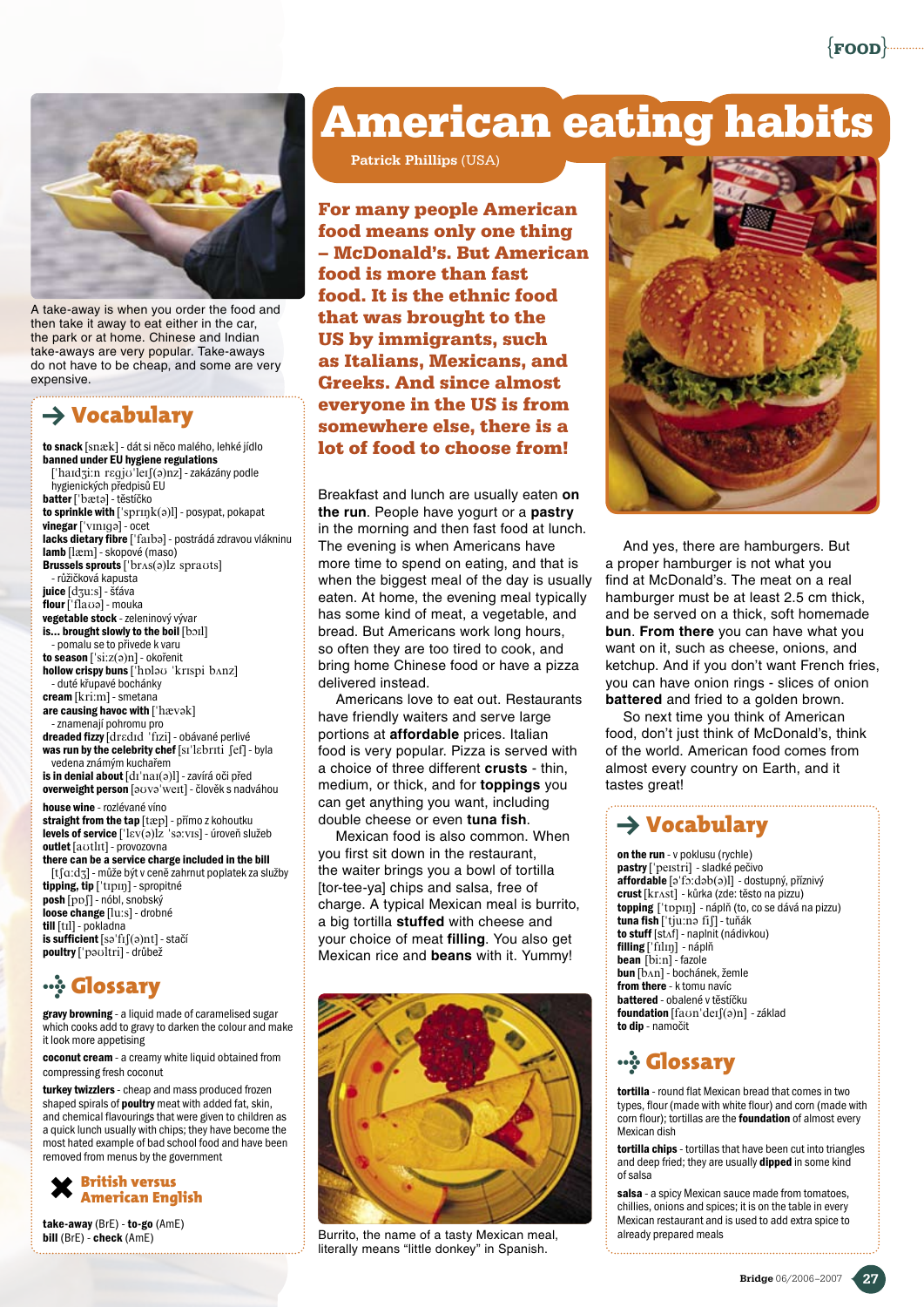$\{$ food $\}$ 

# **Canadian specialties**





Maple syrup has a wide variety of uses: it can be eaten with pancakes or waffles, poured over ice-cream, used as an ingredient in baking, and also added as a sweetener to tea or coffee.

**Canada, unlike most nations, doesn't really have a traditional cuisine. As a nation of mostly immigrants from all over the world, Canada has adopted the cuisines of its immigrant population. Thai, Greek, Italian, French, Indian, and many other ethnic restaurants are all common sights. Even all of the smaller towns tend to have at least one Chinese restaurant, and one English fish‑ and‑chips-style pub.**

As far as eating habits are concerned, Canadians have adopted a very American-like **diet**. Breakfast, lunch, and dinner are the "three **square** meals a day" that we live by. Dinner (usually a meat dish with vegetables and potatoes) is the biggest and most important meal of the day, and it is not unusual for people to **skip** either breakfast or lunch.

Despite all this, there are definitely some aspects of dining in Canada that are truly and uniquely Canadian. Poutine is a French‑Canadian **snack** consisting of French fries **smothered with** cheese and hot gravy. Apparently, Canadians are the only people who put gravy on their fries and in restaurants

Poutine, the dish that originated in rural Québec in Canada in the late 1950s, is now popular all over the country. There are many variations of poutine. A common variation, Italian poutine, is eaten with spaghetti sauce instead of gravy while another popular variation includes sausage slices.



### it clearly **distinguishes**

Canadians from Americans. As the name suggests, French Canadian Pea Soup is from Quebec. It is basically a **thick** yellow **pea soup** with bits of **pork** in it. Newfoundland Pea Soup is very similar, but usually includes more vegetables, such as **diced turnips** and carrots, and is often topped with **small dumplings**. In some variations, a little **garlic**, **leeks**, other vegetables or a **ham bone** are added for flavour. Many Canadians like to **treat themselves to**  a **smoked salmon steak**, fished from the coastal waters of British Columbia.

Maple syrup is also a truly Canadian dietary tradition; it is a sugary sauce made from the sap of maple trees, and usually eaten with flapjacks (**pancakes**) or ice cream. From Nanaimo, British Columbia, we have one of the sweetest candies in existence. Nanaimo Bar is a **dual layer**, chocolate‑based candy with coconut, **almond** and graham.

One name that all Canadians know and love (and visit regularly!) is Tim Hortons, the national coffee, doughnut, and sandwich **chain**. I miss you, Tim Hortons!



are all common sight ['kpman] - jsou běžně k vidění diet ['darat] - jídelníček square [skwɛː] - pořádný to skip [skɪp] - vynechat snack [snæk] - něco malého k zakousnutí smothered with ['smA $\delta$ ad] - zalité, ponořené do to distinguish [dɪ'stɪŋqwɪʃ] - odlišit thick  $[0i\bar{k}]$  - hustý pea soup [pi: su:p] - hrachová polévka pork - vepřové diced [daɪst] - nakrájený na kostičky turnip ['ta:nɪp] - tuřín small dumpling ['dAmplIn] knedlíček garlic ['ga:lɪk] - česnek leek [li:k] - pórek ham bone [hæm baun] - šunka od kosti to treat oneself to (sth.) - dopřát si (něco) smoked salmon steak [smaukt 'sæman sterk] - filé z uzeného lososa pancake ['pænkeɪk] - palačinka dual layer ['dju: o 'leIa] - dvojvrstvý  ${\sf almond}$  [' $\alpha$ :mond] - mandle  $chain$  [t $\text{[cm]}$  - řetězec (obchodů)

# **Eating in Australia and New Zealand**

Michael Gibbs (Australia)

**Like people everywhere, Australians and New Zealanders love food. We have the same eating habits; breakfast is normally cereal, fruit or toast, lunch is something small such as a sandwich, and tea or dinner is the biggest meal of the day. People still like to eat the traditional meals such as roast beef or chocolate pudding, but now there are more choices.**

Australia has a lot of cattle and sheep, so beef and lamb are very popular. A typical meal that is served everywhere is a thick beef steak with green salad and chips. Seafood is also very popular, especially **mussels** and **prawns**. Some people go down to the coast and collect mussels from the **rock pools** in the sea.

Flake, the flesh of small shark, has a mild flavour and a clean white appearance. Thanks to its low price it became the most common type of fish to be served in Australian fish and chip shops.

These days, many New Zealanders enjoy eating Pipis and Toheora - both New Zealand **shellfish**. In Australia there is the yabby, a big crab that lives in rivers. Children go yabbying, which is fishing for yabbies with a stick and piece of meat **tied on a string**.

In both countries, there is nothing better to eat on a cold day than a hot **meat pie** with tomato sauce (not ketchup). However, throughout the whole year people like to have barbeques or barbies. There are barbie sites everywhere by the beaches and in parks, and